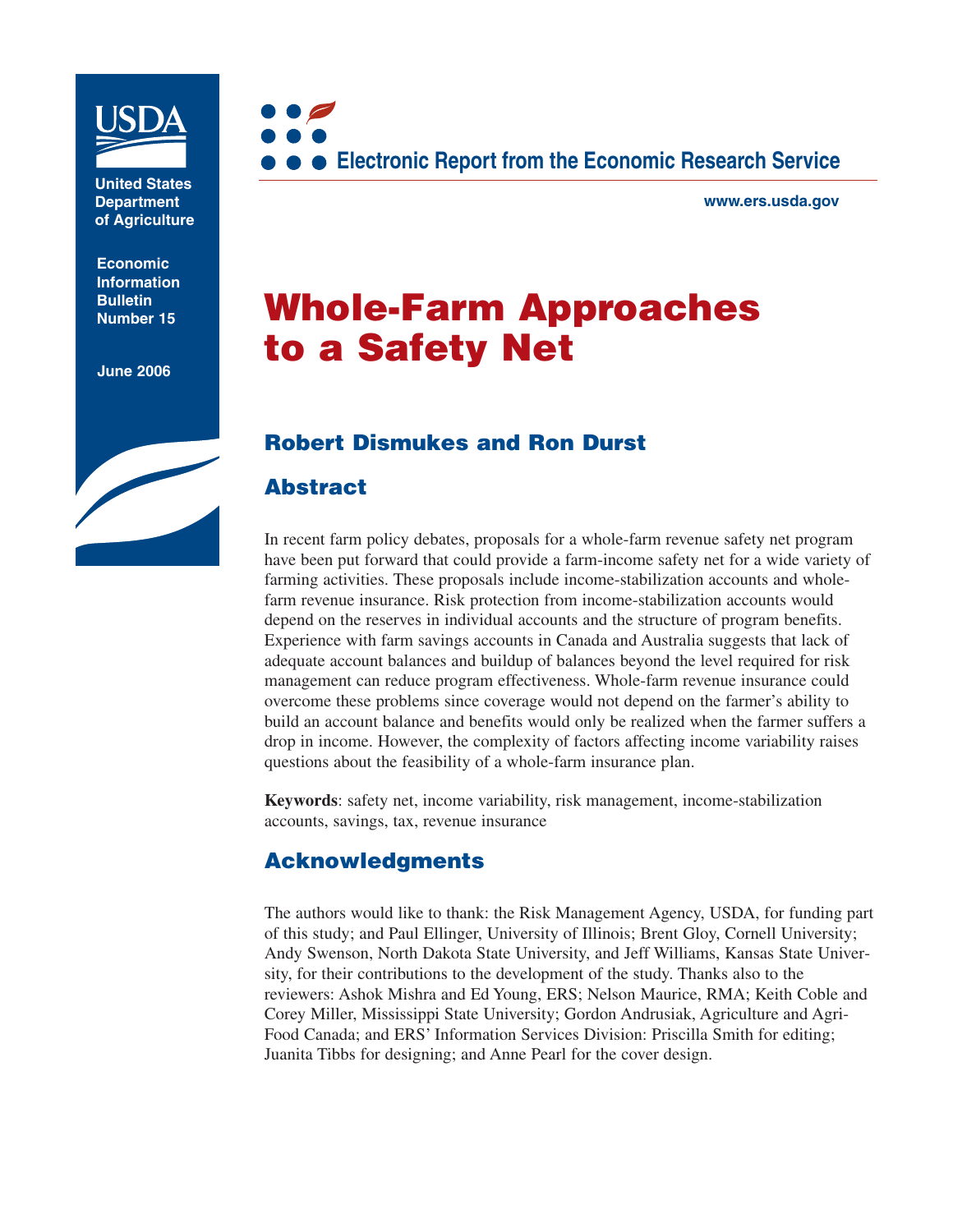# **Contents**

| Proposals for Whole-Farm Risk Management Assistance 3              |
|--------------------------------------------------------------------|
|                                                                    |
| Potential Eligibility, Benefits, and Costs of Income-Stabilization |
| Income-Stabilization Account Programs in Australia and Canada 6    |
|                                                                    |
| Challenges in Developing a Whole-Farm Safety Net 11                |
| Use of Tax-Based Measure of Income 11                              |
| Capacity To Make Deposits and Build Balances 12                    |
|                                                                    |
| Development of Whole-Farm Insurance Policies 14                    |
|                                                                    |
|                                                                    |
|                                                                    |
|                                                                    |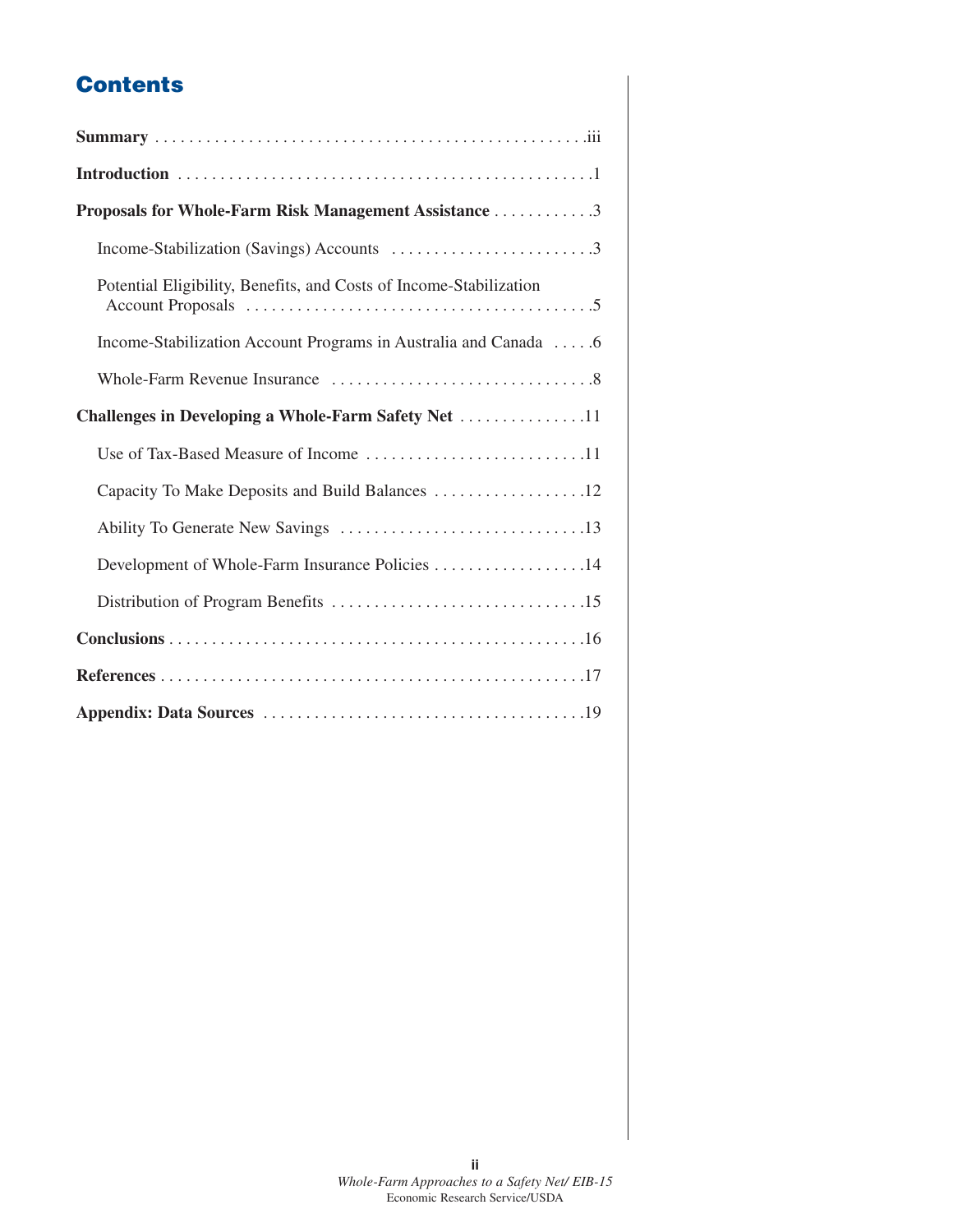## **Summary**

Providing a "safety net" for farmers is an often-cited objective of U.S. farm policy. Safety nets are policies intended to ensure a minimum level of economic well-being for a group of people or to provide protection against risks. Current U.S. farm programs form a safety net of coverage and support to U.S. farmers through direct and countercyclical payments, crop insurance, emergency and other loans, and disaster assistance.

Many farms and farm households are not directly covered by the current safety net. Commodity programs that provide direct income support reach only one in four U.S. farms. Although the Federal crop insurance program covers most of the acreage of major field crops, relatively few U.S. farms purchase such insurance. There is no broad program of income support or insurance for livestock. As a result, the safety net may reduce risk for some, but not all, farmers.

#### **What Is the Issue?**

In recent U.S. farm policy debates, several "whole-farm revenue" programs have been proposed as a new form of safety net that would be available to all U.S. farms. A whole-farm program is based on revenues from all farming activities added together and is not linked to the production of particular commodities. This report looks at the risk management potential for such programs and the obstacles to implementing such a whole-farm revenue approach to a farm safety net.

### **What Did the Study Find?**

Two prominent whole-farm programs—*income-stabilization* (savings) accounts and *revenue insurance*—have the potential to overcome the disadvantages of current farm-safety-net programs because they could be applied to a wide variety of farming situations and would not be linked to the production of particular farm commodities. *Income-stabilization accounts* encourage farmers to manage risk by making deposits to special savings accounts in high-income years and making withdrawals, when needed, in low-income years. The government would provide incentives, such as tax deferrals and matching contributions. Risk protection from income-stabilization accounts would depend on the reserves in individual accounts, and those amounts could vary with farmers' levels of participation and distribution or concentration of program benefits.

While farm income-stabilization accounts could potentially extend the safety net to more farms than current programs, proposals that require a positive net farm income or a minimum level of farm business receipts would greatly restrict eligibility for many farmers. In addition, many eligible farmers would not have the cashflow capacity to fully fund their accounts after considering living expenses, taxes, and debt service requirements. In some instances these farmers could shift existing assets to capture tax or other benefits. However, since this would not increase overall savings, it would not add to their risk management capabilities.